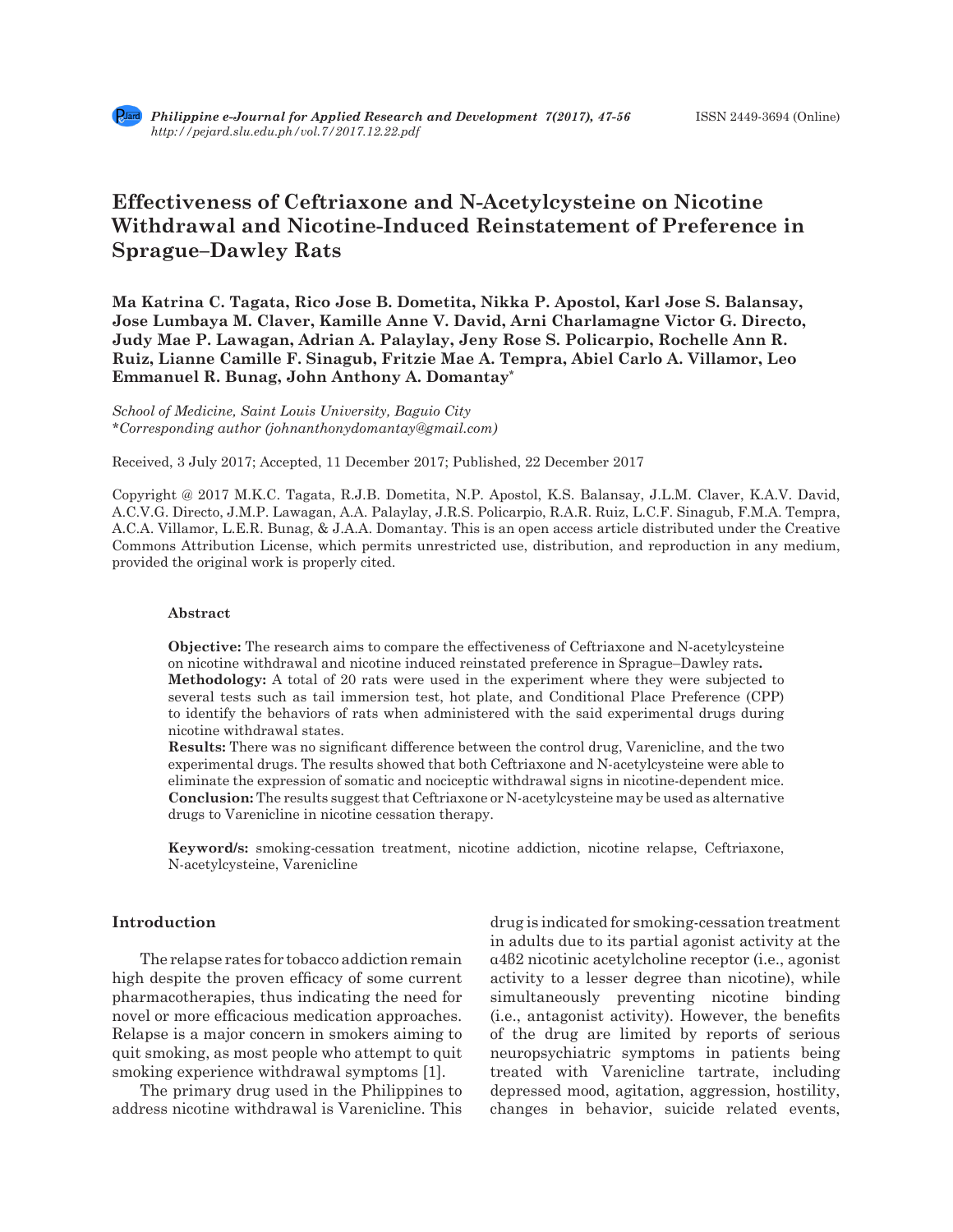including ideation, behavior, attempted suicide and suicide, as well as worsening of pre-existing psychiatric disorder. These events have occurred in patients with and without pre-existing psychiatric disorders. During treatment, alcohol intake may increase the risk of experiencing psychiatric adverse events [2].

Another drug, N-Acetylcysteine (NAC), has been shown to significantly attenuate perceived reward from smoking following an ad-lib smoking period among abstinent smokers. NAC may be most effective in treating frontostriatal circuitry function under conditions of abstinence, and thus may help to prevent relapse of nicotine use [1]. NAC is a molecule derived from the amino acid cysteine and is commonly used in the treatment of respiratory diseases, in paracetamol poisoning, and in the prevention of contrastinduced nephropathy [3]. NAC is a precursor of cysteine and of glutathione, and works as a prodrug of these molecules [4]. As a prodrug of cysteine, NAC produces interesting effects in the glutamatergic system. Extracellular cysteine generated from NAC is transported into the cell, while intracellular glutamate is transported out of the cell through the cysteine/ glutamate transporter [5]. These receptors are mostly presynaptic, and inhibit glutamatergic neurotransmission and excitotoxicity. This effect of NAC and its implications for drug addiction were demonstrated in animal models, wherein the reestablishment of normal levels of extracellular glutamate has reduced relapse of drug-seeking behavior in rats chronically treated with cocaine and heroin [6].

Recently, Ceftriaxone was also reported to enhance nicotine-induced antinociception in the tail flick test and to attenuate the development of chronic nicotine tolerance in mice [7]. Ceftriaxone is a β-lactam antibiotic drug that has a property to attenuate the reinstatement of nicotine by increasing the synthesis and membrane insertion of glial glutamate transporter-1 (GLT-1), a sodium-dependent transporter found on astrocytes that is responsible for the removal of at least 90 % of extrasynaptic glutamate. It may have something to do with alterations in the glutamate balance in the nucleus accumbens, which counteracted addiction-related disorders such as substance-induced locomotory behavior [8].

To date, the comparative effects of Ceftriaxone and NAC have not yet been established. The effectiveness of these two drugs in comparison to Varenicline also lacks sufficient scientific evidence [9]. Hence, this research aimed to compare the effectiveness of Ceftriaxone and N-acetylcysteine on nicotine withdrawal and nicotine induced reinstated preference in Sprague–Dawley rats and to assess nicotine reward using the conditioned place preference (CPP) paradigm and the physical (somatic and hyperalgesia) and affective (anxiety-related behaviors) nicotine withdrawal signs in rats.

## **Methodology**

#### *Experimental Animals*

The researchers used Sprague–Dawley rats obtained from Benguet State University, School of Veterinary Medicine. Sprague–Dawley rats are an outbred multipurpose breed of albino rat used extensively in medical research. Aside from being easily accessible and cost effective, the rats are known for their calmness and ease of handling. Other benefits of using the rats are their genetic standardization, which assures experimental reproducibility [9].

A total of twenty (20) Sprague-Dawley rats were used and grouped by fives (5) in metal cages with a bed of wood shavings and paper shreds. The subjects were naive 8- to 10-week-old male rats that weighed between 180g and 200g at the beginning of the experiment. Only a single gender (male) was utilized in the study to avoid unnecessary reproduction and pregnancies that may interfere with the experiment results. The colony was subjected to a  $12:12$ -hour lightdark cycle. They were placed in a controlled environment with proper ventilation and a heat source that aided in maintaining a temperature of 23 to 27C. Food and water were available *ad libitum*.

#### *Drugs, chemicals, and administration*

Varenicline (Champix®) 0.5mg tablet; Ceftriaxone (Forgram®) 1g powder; and N-acetylcysteine (NAC) (Fluimucil®) IV solution for injection were all obtained from a local drugstore.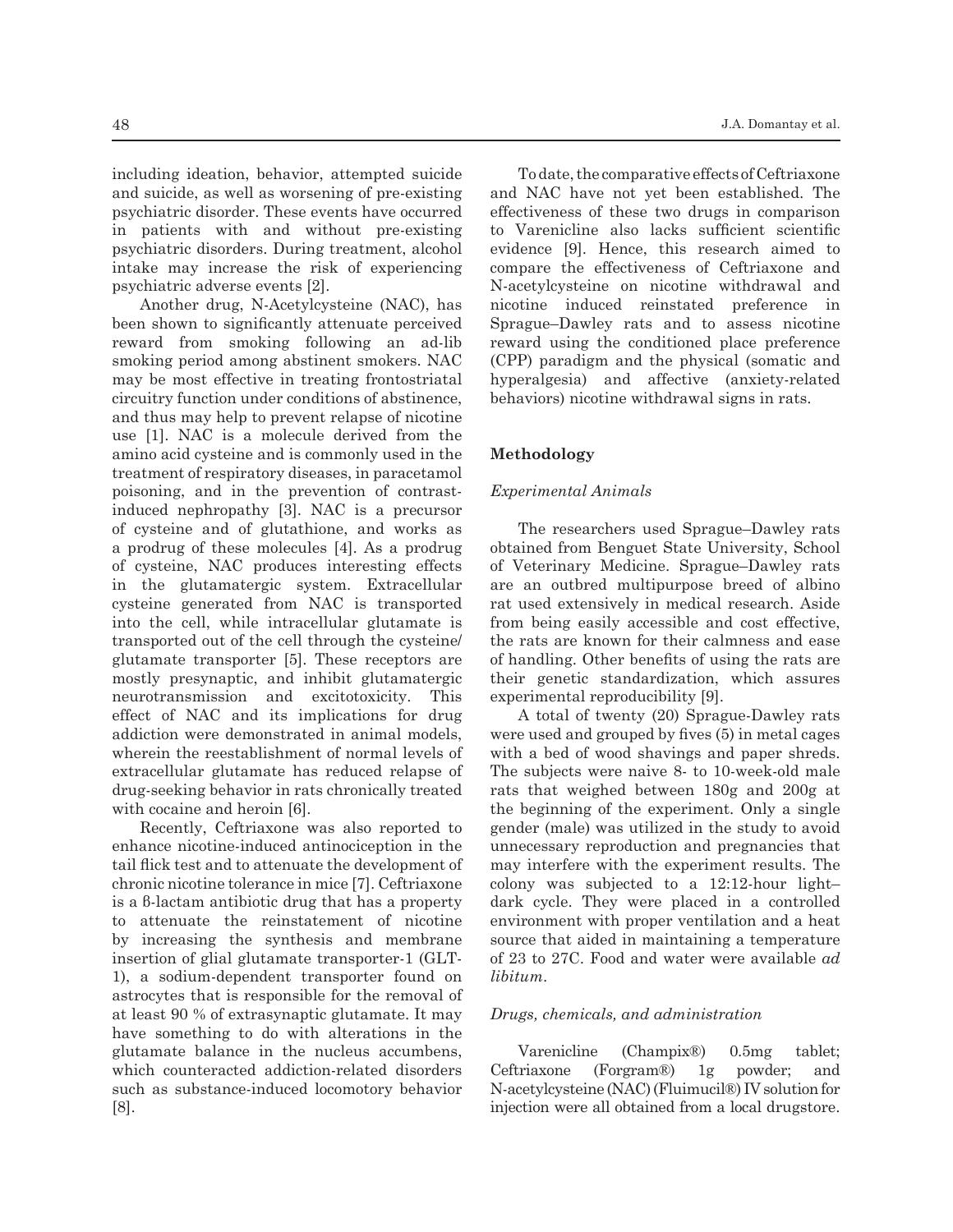Varencline and Ceftriaxone were separately dissolved and freshly prepared as needed, in physiological saline (0.9 % sodium chloride) in accordance with their respective titer volumes (Jenkins, 1998). 0.9% sodium chloride as a solvent have been found suitable in most instances and does not greatly affect drug action because of its inert property and inherent physiologic property upon subcutaneous injection. Although distilled water can be used under certain conditions, saline is preferable because water *ad injectionem*  injected subcutaneously causes pain, and intravenously may cause hemolysis [10]. Test substances, solutions and equipment were all prepared aseptically and kept free from pyrogens.

Ceftriaxone and NAC were the experimental control, while Varenicline served as the positive control. As a negative control, 0.9% sodium chloride solution was used. All drugs including 0.9% sodium chloride were subcutaneously (s.c) injected [11]. Subcutaneous injection is the best option when a relatively long period of absorption is desired [12].

Overall, subcutaneous injection is the preferred method for the administration of substances into rats. This is due to the simplicity of the injection technique, greater choice of injection sites and possibility of depositing large volumes. The maximum volume at each site should be 1mL per 100mg body weight [13].

Withdrawal studies were conducted as described by Jackson, 2016. All rats received nicotine (2 mg/kg/day) at a consistently set time of day. Nicotine was administered with increasing dose every five (5) days for a maximum of fifteen (15) days to achieve the desired effect. Experimental variables Ceftriaxone and NAC, were separately injected in a respective cohort of rats (double-blind study) with the same dose of 90mg/kg s.c.; 90mg/kg 0.9% sodium chloride s.c. was also injected in another respective group. The control Varenicline was administered at a dose of 0.03mg/kg s.c. which is its established effective dose [3]. The said variables were injected once a day at a consistently set time of day starting on the 15thday for 7 days.

## *Nicotine Controlled Place Preference Studies*

Using the unbiased mouse CPP paradigm, two chambers consisted of two distinct compartments separated by a smaller intermediate compartment with openings that allowed access to either side of the chamber. On day 1, animals were confined to the intermediate compartment for a 5-minute habituation period and then allowed to move freely between compartments for 15 minutes. Time spent in each compartment was recorded. These data were used to separate the animals into groups of approximately equal bias [14].

Days 2–14 were conditioning days during which the saline group receives saline in both sides of the boxes and with the drug groups receiving nicotine on one of the sides and saline on the opposite side. Drug-paired sides were randomized among all groups. Conditioning lasted for 14 days, with animals in the drug group receiving nicotine each day.

Nicotine-paired compartments were randomized among all groups. Day 15 was the drug-free test day and the procedure was done in the same way as day 1. Time spent on each side was measured and the preference score was expressed as time spent on the nicotine-paired side post-conditioning minus time spent on the nicotine-paired side preconditioning. A positive number indicates a preference for the nicotinepaired side, whereas a negative number indicates an aversion to the nicotine-paired side. A number at or near zero signifies no side preference.

#### *Nicotine withdrawal assessment*

Withdrawal studies were conducted. Specified rats received nicotine for 15 consecutive days. On day 37, specified rats were injected with Varenicline, Ceftriaxone, N-acetylcysteine, or saline solution for 15 consecutive days. Every after administration of the said drugs, rats injected with Varenicline, Ceftriaxone, NAC and saline solution, testing were initiated 15 minutes later. The rats were first evaluated for 5 minutes in the elevated plus maze test for anxiety-related behavior, followed by a 20-minutes observation of somatic signs measured as paw and body tremors, head shakes, backing, jumps, curls, and ptosis [15].

Hyperalgesia was evaluated by the hot plate test and tail flick test immediately following the somatic sign observation period. The testing sequence was chosen based on the study by Jackson et al. (2008) that this order of testing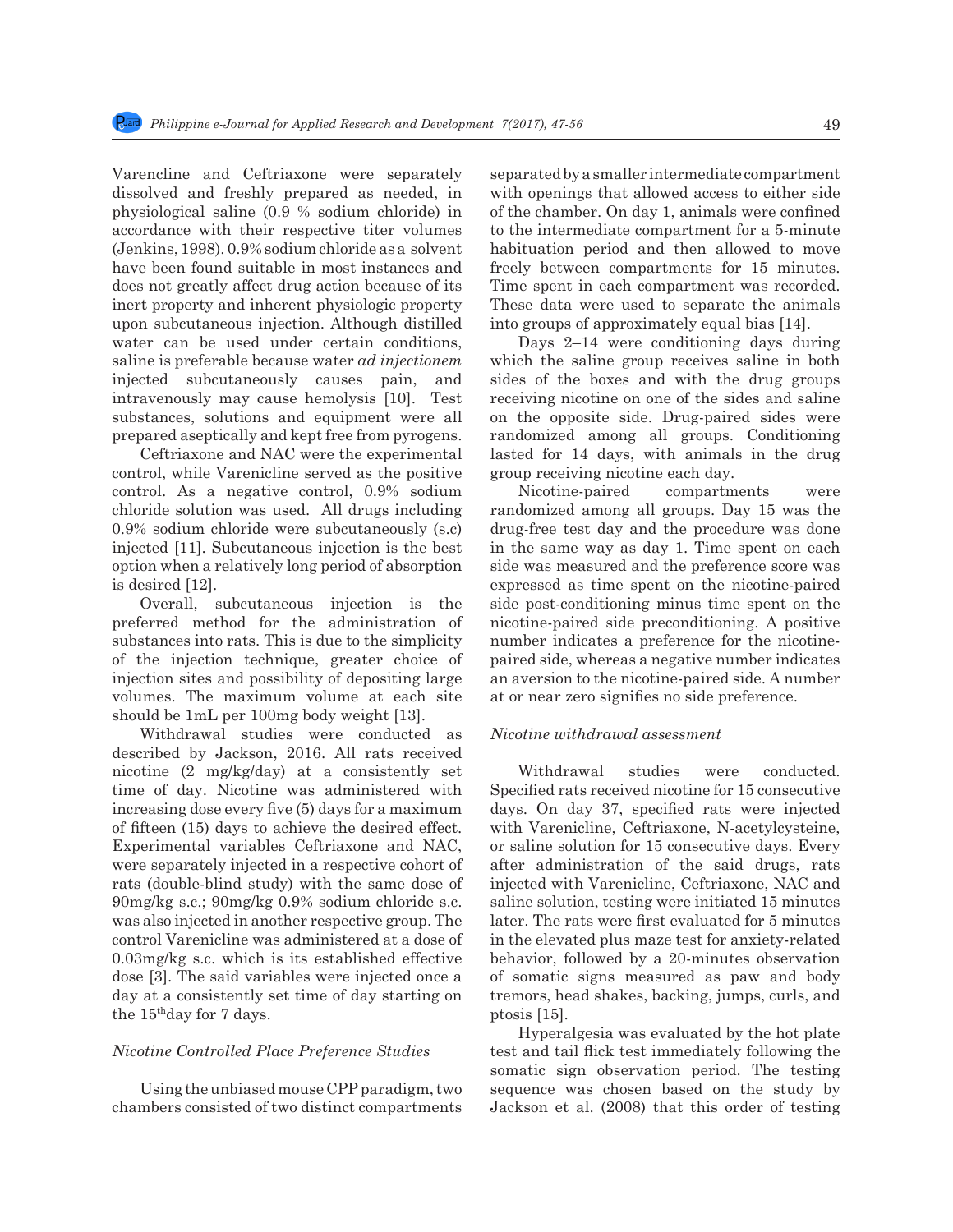reduced within-group variability and produced the most consistent results. An observer blinded to the experimental treatments of Varenicline, Ceftriaxone, or N-acetylcysteine scored behavior and analyzed the data [15].

## *Tail Immersion Test*

The tail immersion measures the latency for the rat to remove its tail away from a heated liquid [15]. The rat was restrained in an opaque cylinder. Ventilation was made on top and in front of the tube. The rat's tail protruded from the back of the tube and was placed in a liquid that was heated to a specified temperature of 48 °C. The protruding 2/3 end of its tail was dipped into the water bath and the chronometer was started. Stopping of the chronometer occurred as soon as the mouse withdrew its tail from the hot water. The latency time was recorded in seconds. In the absence of any nociceptive reaction, a 25 second cut-off was used to prevent tissue damage.

#### *Hot Plate Analgesia Assessment*

The hot-plate method is a test of the pain response in animals and measures a rat's latency to lick a paw or jump. Rats were confined to the hot plate's surface in a chamber with a clear Plexiglas lid. Two observers, blind to the rats' group condition, recorded the time, to the nearest hundredth of a second, each rat's latency to either lick a paw or jump, whichever came first. The response latency is the mean of the two observations. Animals that neither licked a paw nor jumped after 45 second were removed from the apparatus to prevent tissue damage [14].

#### *Evaluation of Somatic Signs Withdrawal*

Twenty minutes after injection of both saline and nicotine, each rat was placed in a transparent plastic container where the rat could move around freely. For the observation phase, a single blind set up was applied in which the observer had no knowledge of the substances injected to the rats being studied. The frequency and time of occurrence of the following signs were recorded: body shakes, chews, escape attempts, foot licks, genital licks, head shakes, scratches, and teeth chattering derived from a checklist of nicotine abstinence signs. Multiple successive counts of any signs require a distinct pause between episodes indicates nicotine addiction. The total number of somatic signs per ten-minute observation period was defined as the sum of the individual occurrences of the above mentioned withdrawal signs. Subjects were habituated to the observation room and containers for ten minutes over three days before the first antagonist injection [16].

#### *Nicotine-primed reinstatement of nicotine CPP*

A nicotine CPP reinstatement paradigm was utilized. Three individual cohorts of five rats were tested in the CPP paradigm and classified into group A, group B, and group C. On day 23, 1 day after test day, which was previously described, the initial test day procedure was repeated in the groups for six additional days to measure extinction of nicotine CPP. All rats received saline injections prior to being placed in the chambers on these days. [14].

During the six days of extinction, animals received Varenicline, Ceftriaxone, or NAC 10 minutes before the saline injection. On the reinstatement test session on day 30; rats received an injection of nicotine and were immediately placed into the middle chamber for the evaluation of nicotine CPP reinstatement [7].

## *Pre-habituation phase*

After a week of accommodation to the colony room, rats were weighed once daily for 3 days, weighed twice daily for three more days, and then weighed and injected with saline daily for 8 days. All of these procedures took place in the colony room and were intended to reduce the discriminative salience and stress-inducing effects of injections and handling procedures [7].

## *Allocating animals' experimental group*

Using the unbiased mouse CPP paradigm, two chambers consisted of two distinct compartments separated by a smaller intermediate compartment with openings that allowed access to either side of the chamber. On day 1, animals were confined to the intermediate compartment for a 5-minute habituation period and then allowed to move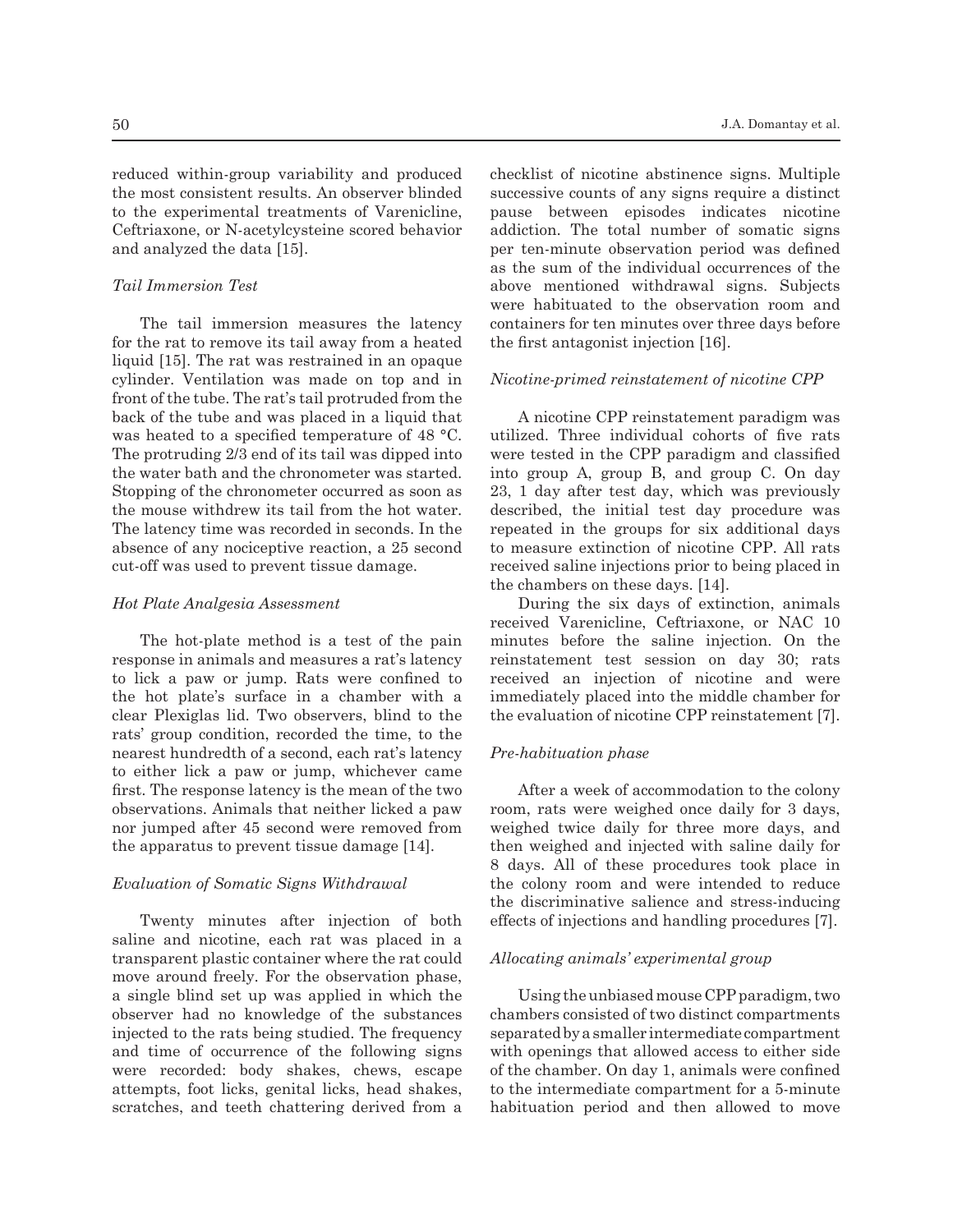freely between compartments for 15 minutes. Time spent in each compartment was recorded. These data were used to separate the animals into groups of approximately equal bias [7].

### *Experimental outcomes*

### *Nicotine withdrawal assessment*

Withdrawal studies were conducted. Specified rats have received nicotine for 15 consecutive days. On day 37, specified rats were injected with Varenicline, Ceftriaxone, N-acetylcysteine, or saline solution for 15 consecutive days. Every after administration of Varenicline, Ceftriaxone, NAC and saline solution in the respective rat cohorts, testing was initiated 15 minutes later. The rats were first evaluated for 5 minutes in the elevated plus maze test for anxiety-related behavior, followed by a 20-minutes observation of somatic signs measured as paw and body tremors, head shakes, backing, jumps, curls, and ptosis [15].

Hyperalgesia was evaluated in the hot plate test and tail flick test immediately following the somatic sign observation period. The testing sequence was based on the study by Jackson et al. (2008) which was shown to reduce within-group variability and produced the most consistent results. An observer blinded to the experimental treatments of Varenicline, Ceftriaxone, or N-acetylcysteine scored behavior and analyzed the data [15].

#### *Tail Immersion Test*

The tail immersion measures the latency for the rat to remove its tail away from a heated liquid. The rat was restrained in an opaque cylinder. Ventilation was provided for above and in front of the tube. The rat's tail, protruding from the back of the tube, was placed in a liquid that had been heated to a specific temperature of 48 °C. The protruding 2/3 end of the tail was dipped into the water bath and the chronometer was started. Stopping of the chronometer occurred as soon as the mouse withdrew its tail from the hot water. The latency time was recorded in seconds. In the absence of any nociceptive reaction, a 25 sec cut-off was used to prevent tissue damage.

## *Hot- Plate Analgesia Assessment*

The hot-plate method measures a rat's latency to lick a paw or jump. Rats were confined to the hot plate's surface in a chamber with a clear Plexiglas lid. Two observers, blind to the rats' group condition, recorded the time, to the nearest hundredth of a second, each rat's latency to either lick a paw or jump, whichever came first. The response latency is the mean of the two observations. Animals that neither licked a paw nor jumped after 45 sec were removed from the apparatus to prevent tissue damage [14].

## *Evaluation of Somatic Signs Withdrawal*

Twenty minutes after injection of both saline and nicotine, each rat was placed in a transparent plastic container where the rat could move around freely. For the observation phase, a single blind set up was applied in which the observer does not have knowledge of the substances injected in the rats being studied. The frequency and time of occurrence of the following signs were recorded: body shakes, chews, escape attempts, foot licks, genital licks, head shakes, scratches, and teeth chattering derived from a checklist of nicotine abstinence signs. Multiple successive counts of any of the signs with a distinct pause between episodes indicates nicotine addiction. The total number of somatic signs per ten-minute observation period was defined as the sum of the individual occurrences of the mentioned withdrawal signs. Subjects were habituated to the observation room and containers for ten minutes over three days before the first antagonist injection [16].

#### *Data Analysis*

Descriptive analysis was used to describe changes in the behavior of the rats. Inferential analysis of all behavioral studies was then done through independent *t*-test and an analysis of variance (ANOVA) with the post hoc Newman-Keuls test when appropriate. *p* values of <0.05 were considered statistically significant [7].

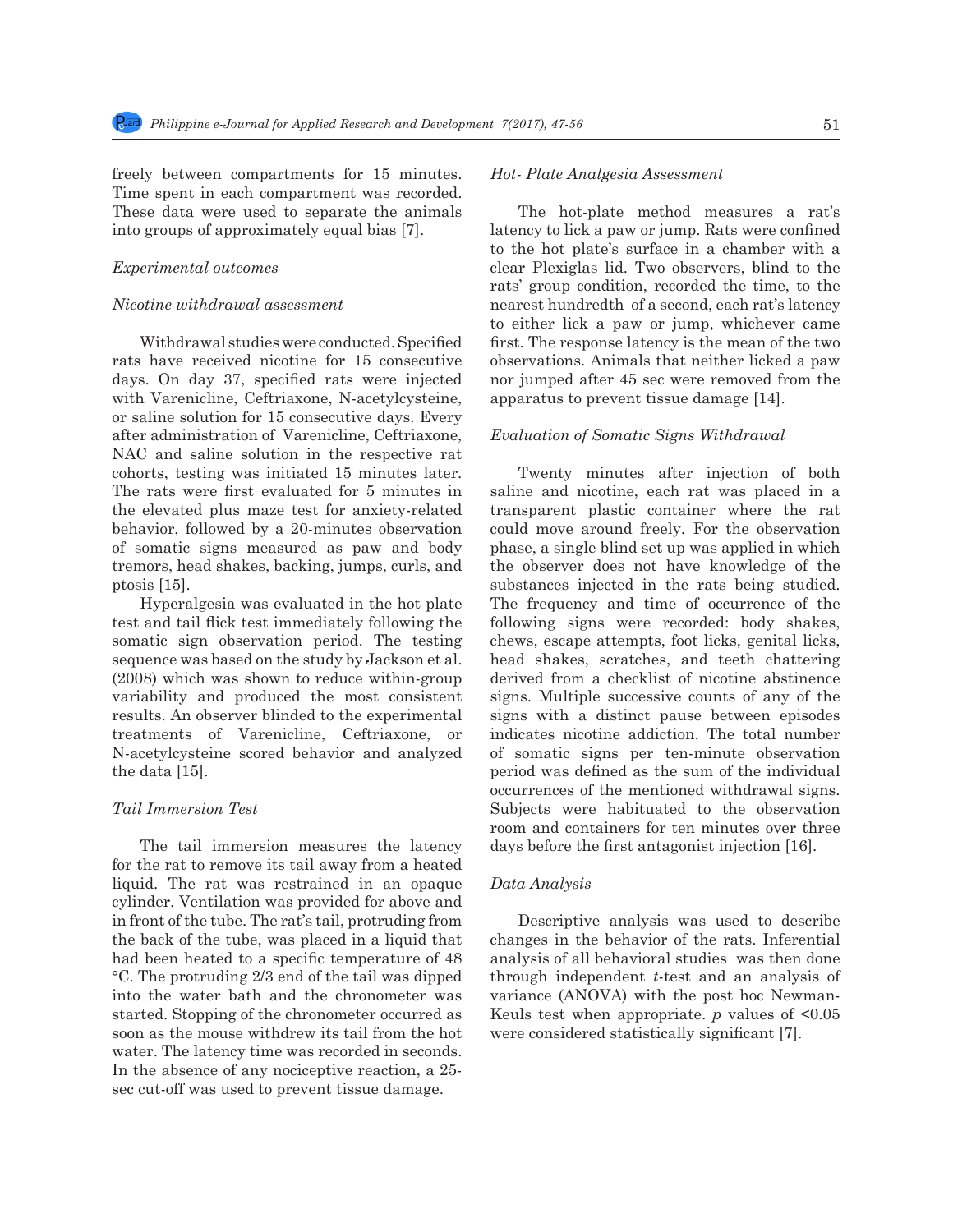## **Results**

## *Phase 1: Addiction Phase*

Nicotine addiction was established in the rats exposed to nicotine injections. Table 1 shows that, compared to the saline group, the nicotine group was effectively conditioned to produce a robust and significant CPP. A *t*-test was conducted to compare the average time the subjects from the saline group stayed in the nicotine box as opposed to the nicotine-exposed group. There was a significant difference in the times for the saline group  $(M = 148; SD = 31.161)$ and the nicotine group ( $M = 238$ ; SD = 48.19);  $t(18) = 3.876$ ,  $p = 0.001$ .

**Table 1.** Mean time of the rats in the nicotine/ intervention box (N=20)

| Group         |    | Average Time (seconds) |
|---------------|----|------------------------|
| Saline        | 5  | $148*$                 |
| Nicotine      | 15 | $238*$                 |
| $*_p = 0.001$ |    |                        |

Tests on nociception were found to be similar among all groups during induction of nicotine addiction. Table 2 shows the average reaction time each group had for each test. An independent *t*-test was performed to compare the two groups and no significant difference was found for the tail immersion test for the saline group  $(M =$ 10.68; SD = 2.22) and the nicotine group ( $M =$ 10.94; SD = 1.84);  $t(18) = -0.238$ ,  $p = 0.815$ , as well as for the hot plate test for the saline group  $(M = 22.21; SD = 3.04)$  and the nicotine group  $(M$  $= 23.71$ ; SD  $= 5.72$ ); t(18)  $= -0.763$ , p  $= 0.455$ .

**Table 2.** Average reaction times for the Tail Immersion and Hot Plate tests (N=20)

| Group    | n  | Tail Immersion<br>Test | Hot Plate<br>Test |
|----------|----|------------------------|-------------------|
|          |    | (Seconds)              | (Seconds)         |
| Saline   | 5  | 10.68                  | 22.21             |
| Nicotine | 15 | 10.94                  | 23.71             |
|          |    | $p = 0.815$            | $p = 0.455$       |

### *Phase 2: Treatment & Withdrawal Phase*

The experimental groups showed similar behaviors on the elevated plus maze test compared to the control group. There was no significant difference between the open arm times of all experimental groups and the control group at the  $p<0.05$  level [F(3, 16) = 1.999,  $p =$ 0.155]. Also, there were no significant differences between all groups for their first anxiety-related response on the elevated plus maze [F(3, 16)  $= 0.474$ ;  $p = 0.705$ ] and the average number of somatic signs  $[F(3, 16) = 1.793; p = 0.189]$ .

**Table 3.** Average behaviors on the elevated plus maze (N=20)

| Group                 | n | Open<br>Arm Time<br>(Seconds) | Time un-<br>til first<br>response<br>(Sec-<br>onds) | Num-<br>ber of<br>Somatic<br>Signs<br>(Aver-<br>age) |
|-----------------------|---|-------------------------------|-----------------------------------------------------|------------------------------------------------------|
| Saline                | 5 | 43.27                         | 77.01                                               | 17                                                   |
| Varenicline           | 5 | 28.36                         | 60.98                                               | 22                                                   |
| Ceftriaxone           | 5 | 30.61                         | 55.70                                               | 28                                                   |
| N-acetylcys-<br>teine | 5 | 24.59                         | 66.04                                               | 32                                                   |
|                       |   | $p = 0.155$                   | $p = 0.705$                                         | 0.189                                                |

Tests on nociception were found to be similar among all groups during the treatment phase. No difference was found in the nociceptive responses between the control group and experimental groups as seen in the one-way ANOVA for the tail immersion test  $[F(3, 16) = 2.472; p = 0.099]$ and the hot plate test  $[F(3, 16) = 1.380; p = 0.285]$ .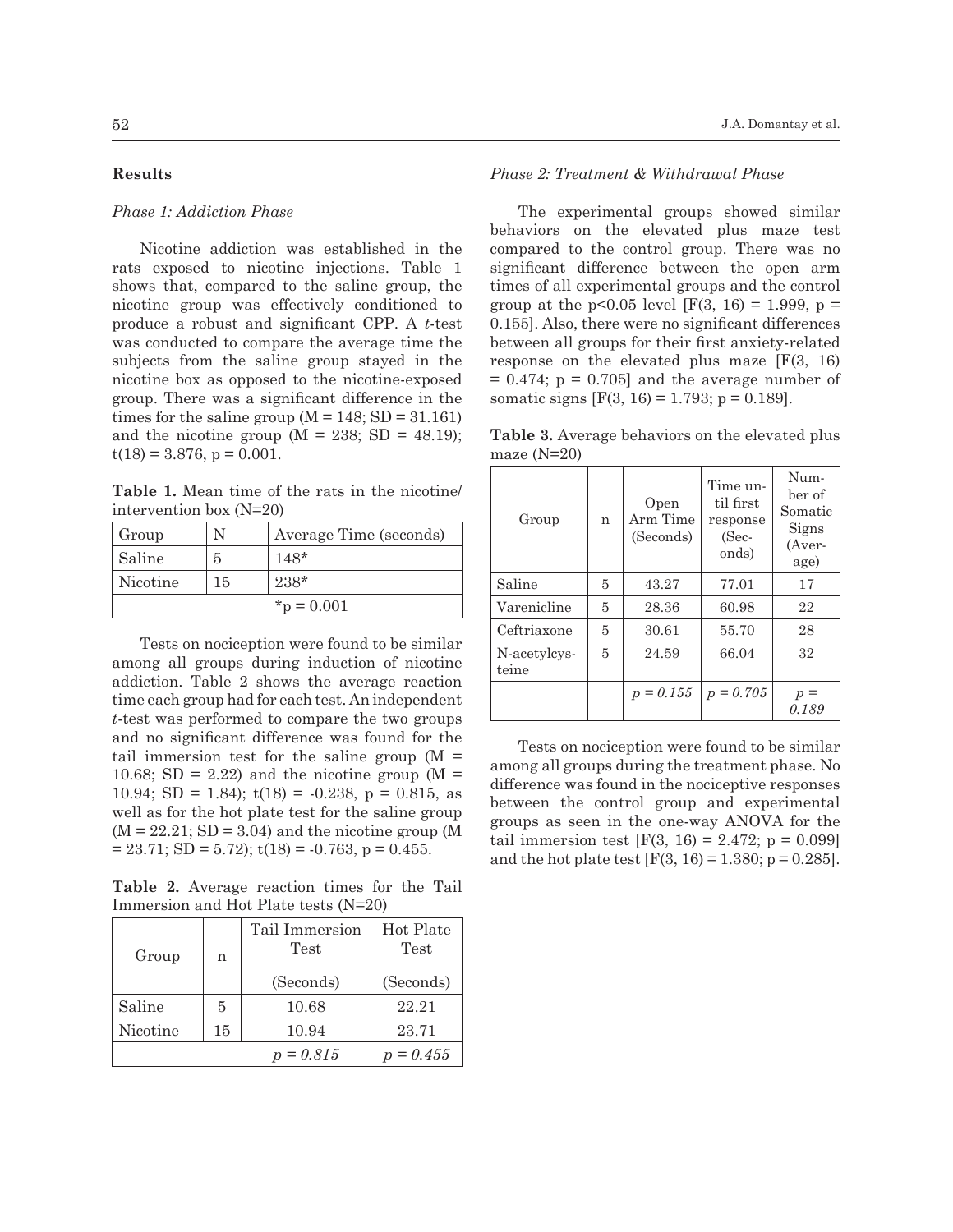| Group                 | n | Tail Immersion<br>Test        | Hot Plate<br>Test |
|-----------------------|---|-------------------------------|-------------------|
|                       |   | (Seconds)                     | (Seconds)         |
| Saline                | 5 | 10.67                         | 17.46             |
| Vareni-<br>cline      | 5 | 8.74                          | 25.93             |
| Ceftriax-<br>one      | 5 | 8.05                          | 18.08             |
| N-acetyl-<br>cysteine | 5 | 8.30                          | 25.96             |
|                       |   | $= 0.099$<br>$\boldsymbol{D}$ | 0.285             |

**Table 4.** Average reaction times for the Tail Immersion and Hot Plate tests (N=20)

*Phase 3: Relapse Phase*

The drugs given to the experimental groups were able to block relapse behavior in the nicotine-primed CPP. Relapse, seen as a form of drug-seeking behavior, was elicited through a nicotine-primed CPP. Table 5 shows that there was no significant difference seen in the average times within the nicotine box when the saline group and the experimental groups were compared using a one-way ANOVA  $[F(3, 16) =$  $0.737$ ; p =  $0.545$ ].

**Table 5.** Mean time of the rats in the nicotine/ intervention box post-treatment (N=20)

| Group            | N | Average Time<br>(seconds) |
|------------------|---|---------------------------|
| Saline           | 5 | 310.40                    |
| Varenicline      | 5 | 204.40                    |
| Ceftriaxone      | 5 | 167.40                    |
| N-acetylcysteine | 5 | 264.20                    |
| $= 0.545$        |   |                           |

During the course of the study, nicotine administration brought about excessive stimulation of the CNS, which resulted in seizure-like episodes, and temporary loss of gross motor control, seen as inability to move hind limbs, which the rats recovered from within 5-10 minutes after nicotine administration. These adverse effects required the researchers to make adjustments to the routine of the experiment to allow the research animals to regain motor function before testing could resume for the day. No adverse effects were seen during the administration of Varenicline, Ceftriaxone, or N-acetylcysteine.

#### **Discussion**

The present study investigated the comparative effects of Ceftriaxone and N-acetylcysteine to Varenicline on the behavioral aspects of nicotine addiction induced in rats, mimicking the characteristics of nicotine dependence in humans.

The study shows that Ceftriaxone was able to eliminate the expression of somatic and nociceptic withdrawal signs in nicotinedependent rats. Furthermore, it was noted that the drug attenuates the relapse of nicotine preference in rats. These findings were similar to the study conducted by Alajaji et al. in 2013, which postulated two possible hypotheses, particularly cysteine–glutamate-exchanger and the GLT-1 in the brain. Since xCT and GLT-1 are down-regulated in the nucleus accumbens by nicotine, the present data support their potential relevance in the development and/or expression of dependence. System xc- and glutamate transport via GLT-1 occur predominantly in glia [17]; these proteins may be co-regulated [18].

In the study conducted by Sondheimer and Knackstedt in 2011, the attenuation was due to the restoration of GLT-1 expression in the nucleus accumbens of rats although the study was conducted with the use of cocaine as inducer of addiction. The same results were seen in the study conducted by Sari in 2014 using alcohol as the inducer of addiction. Additionally, in 2009, Knackstedt et al. posited that nicotine administration reduces the expression of GLT-1, a sodium-dependent transporter found on astrocytes that is responsible for the removal of extrasynaptic glutamate [19]; thus, with the restoration of this pathway, the prolonged effect of glutamate in nicotine addiction is decreased [20]. Nicotine stimulates the release of glutamate through activation of nAChRs located on glutamatergic terminals in several brain regions including the ventral tegmentum area [19]. In turn, glutamate is the major excitatory neurotransmitter in the brain that plays a critical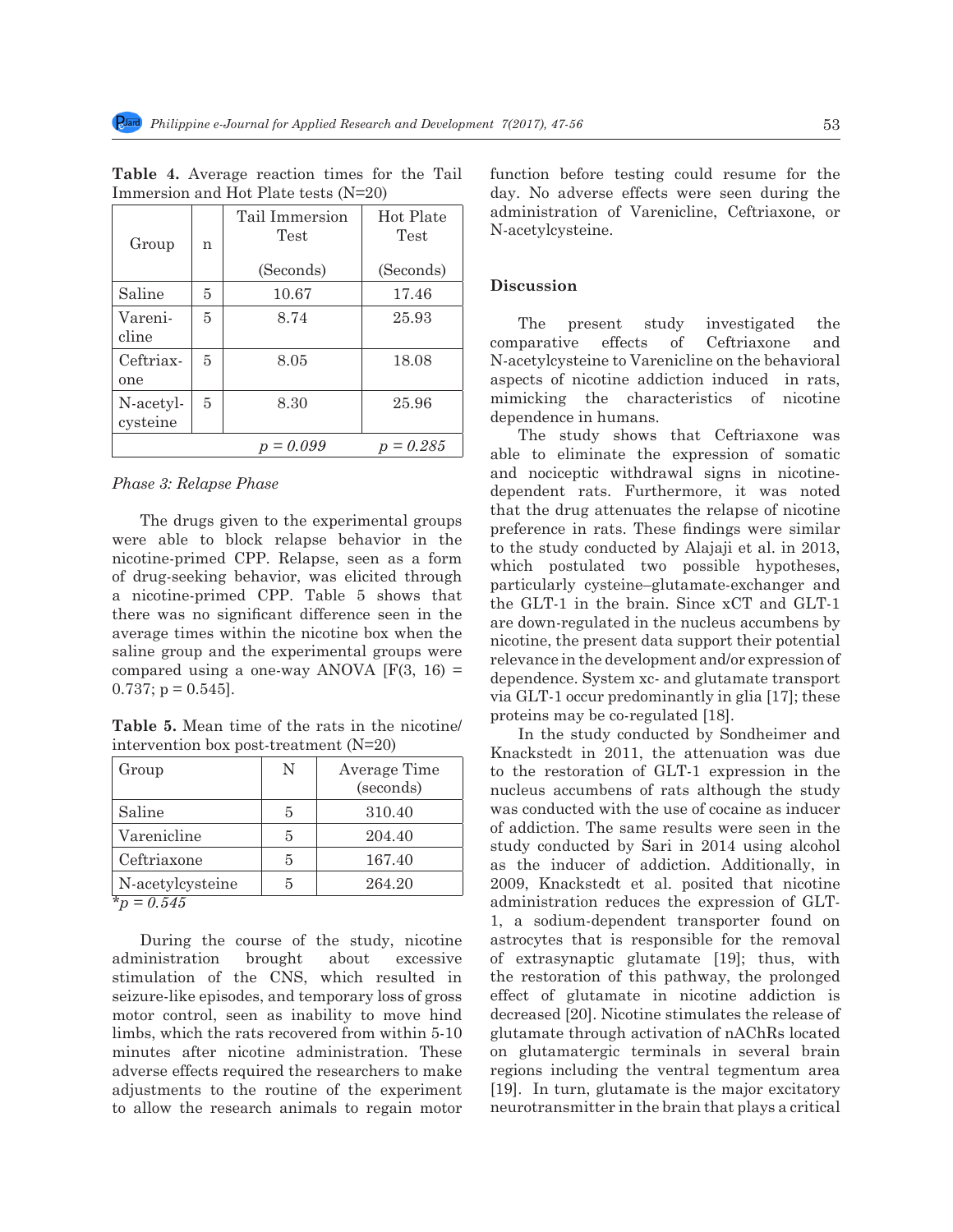role in the acute and long-term effects of nicotine [21], which explains the attenuation behavior observed in this study. Another potential pathway is the cysteine–glutamate exchanger also known as the *system xC−*, which is responsible for the exchange of extracellular cystine for intracellular glutamate, the rate-limiting step in glutathione synthesis and the main source of extracellular glutamate [20].

In the study, the effect of NAC has been found to be comparable to that of Varenicline, too. No significant difference was noted in the results of the different tests to assess nicotine withdrawal syndrome. This result corroborated the findings of Froeliger et al. in 2015 on the effects of N-acetylcysteine compared with that of a placebo drug in healthy adult smokers. The NAC group reported less nicotine-withdrawal symptoms and maintained abstinence [22].

The study also shows that Ceftriaxone and NAC prevented nicotine relapse as evidenced by the absence of any significant difference in the average times within the nicotine box when the saline group and the experimental groups were compared using a one-way ANOVA. This finding corroborates the study of Schmaal et al. in 2011 where heavy smokers served as subjects and were randomized to receive either placebo or NAC. The subjects were asked to stop smoking and report on nicotine craving and withdrawal symptoms. After 3.5 days of withdrawal, the NAC group reported that their cigarette smoking experience after an abstinence period was less rewarding. This finding led them to conclude that NAC might be a promising new treatment option in preventing nicotine relapse [19].

The effect of NAC on rats could be related to its capacity to inhibit dopamine release and reduce synaptic release of glutamate by increasing extracellular levels of glutamate. NAC has been shown to inhibit dopamine release, therefore reducing reward behavior, as dopamine is one of the neuromodulators that has been shown to be involved in the reward system [24].

NAC inhibits the glutamate homeostasis involved in the xc- system, which allows an increase in extracellular glutamate levels. This increase appears to reduce the synaptic release of glutamate, thus normalizing extracellular glutamate dysregulation. NAC is a GSH precursor which is an anti-oxidant allowing potentiation of brain NMDA receptor to respond to glutamate in rats. This condition therefore causes reduced cravings and reward behavior [17, 23]

There are some limitations to the findings of this study though. First, the short amount of time utilized to induce nicotine exposure might not be representative of an adult who is a moderate to heavy smoker. Second, the length of NAC and Ceftriaxone treatments were relatively short; longer periods of treatment might be needed to reach steady-state levels for both drugs. Finally, generalization of the results of this study must be limited to Sprague-Dawley rats, as further investigations are needed to establish the effects of Ceftriaxone and N-acetylcysteine in humans.

In conclusion, the effectiveness of Ceftriaxone and N-acetylcysteine were comparable based on nicotine withdrawal using Varenicline and nicotine-induced reinstated preference in Sprague–Dawley rats. Altogether, N-acetylcysteine was found to be successful in inhibiting the relapse potential of nicotine addiction. Likewise, it was able to reverse nicotine signs measured in the rats by inhibiting dopamine release, resulting in reduced cravings and reward behavior seen in the rats.

The effect of N-acetylcysteine is comparable to Ceftriaxone in addressing nicotine withdrawal. There is no significant difference between the effects of Ceftriaxone or N-acetylcysteine on nicotine withdrawal and induced preference. Moreover, the results showed that both Ceftriaxone and N-acetylcysteine were able to eliminate the expression of somatic and nociceptic withdrawal signs in nicotine-dependent mice. However, Ceftriaxone as a beta-lactam antibiotic presents a more problematic choice in mitigating nicotine withdrawal due to the risk of drug resistance. Thus, the researchers recommend further clinical trials using N-acetylcysteine since it shows promise as a cheaper and safer drug in managing nicotine addiction.

#### **References**

1. Schmaal L, Berk L, Hulstijn K, Cousijn J, Wiers R, van den Brink W. Efficacy of N-Acetylcysteine in the Treatment of Nicotine Dependence: A Double-Blind Placebo-Controlled Pilot Study. European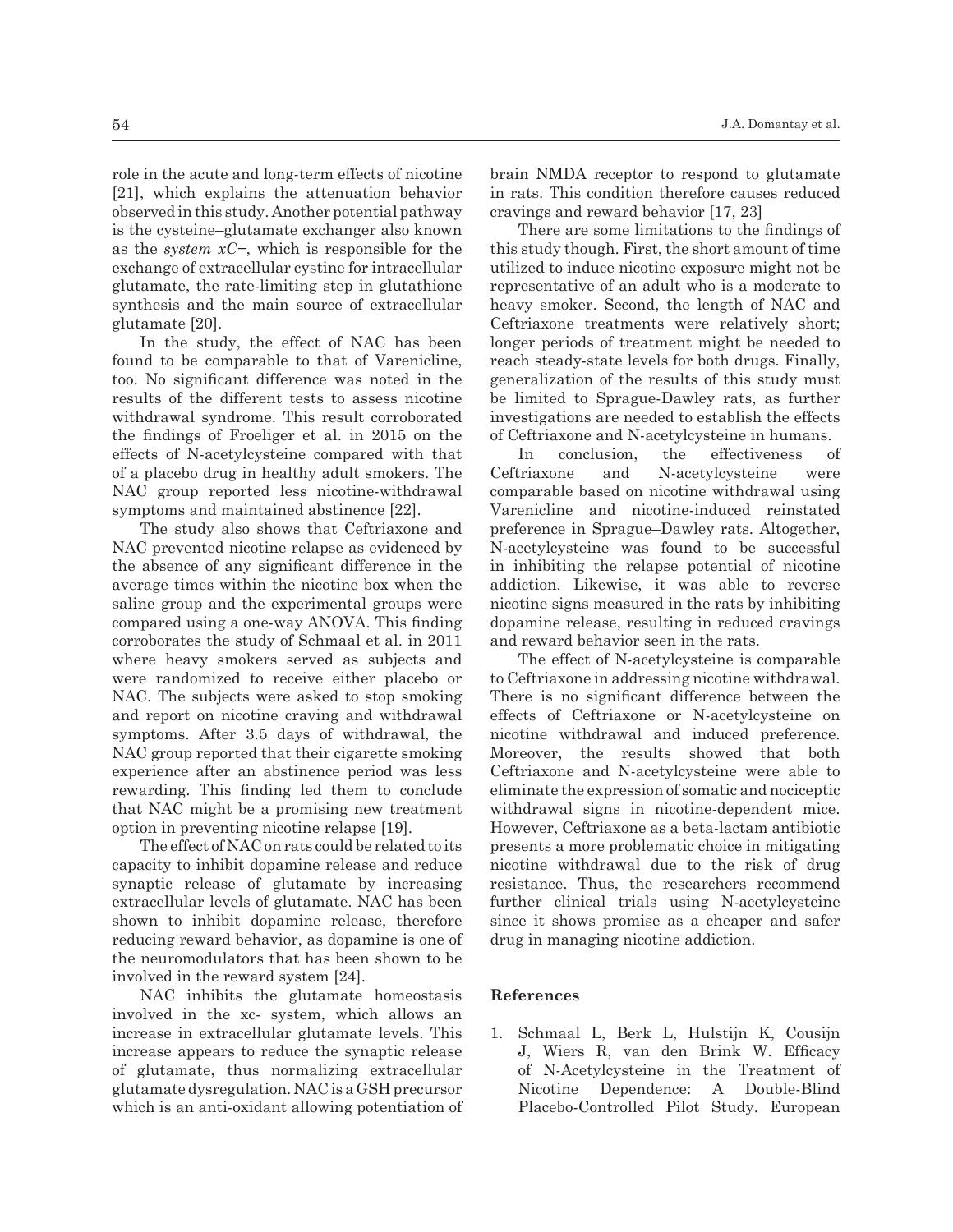Addiction Research. 2011; 17(4): 211-216.

- 2. Pfizer Canada Inc. Product Monograph. *CHAMPIX® Varenicline tartrate tablets.*  Available from: http://www.pfizer.ca/sites/g/ files/g10023216/f/201505/CHAMPIX\_ PM\_E\_181247\_17Apr2015.pdf [Accessed: 7<sup>th</sup> December 2015].
- 3. Loprinzi P, Walker J. Nicotine Dependence, Physical Activity, and Sedentary Behavior among Adult Smokers. North American Journal Medical Sciences. 2015; 7(3): 94-9.
- 4. Cacciatore I, Cornacchia C, Pinnen F, Mollica A, Di Stefano A. Prodrug approach for increasing cellular glutathione levels. Molecules. 2010; 15: 1242-64.
- 5. Baker DA, McFarland K, Lake RW, Shen H, Toda S, Kalivas PW. N-acetyl cysteineinduced blockade of cocaine-induced reinstatement. Annals of the New York Academy of Sciences. 2003; 1003: 349-51.
- 6. Asevedo E, Mendes A, Berk M, Brietzke E. Systematic review of N-acetylcysteine in the treatment of addictions. Revista Brasileira de Psiquiatria. 2014; 36(2): 168-175.
- 7. Alajaji M, Bowers M, Knackstedt L, Damaj M. Effects of the beta-lactam antibiotic Ceftriaxone on nicotine withdrawal and nicotine-induced reinstatement of preference in rats. Psychopharmacology. 2013; 228(3): 419-426.
- 8. Sondheimer I, Knackstedt L. Ceftriaxone prevents the induction of cocaine sensitization and produces enduring attenuation of cue-and cocaine-primed reinstatement of cocaine-seeking. Behavioural Brain Research. 2011; 225(1): 252-8.
- 9. The Office of Research Integrity US Department of Health and Human Services. The Office of Research Integrity Web site. [Online].; n.d. [cited 2015 December 7. Available from: http://ori.hhs.gov/education/ products/ncstate/rodent.htm.
- 10. Woodard G. Principles in drug administration. In: Gay WI, ed. Methods of Animal Experimentation. Vol. 1, New York: Academic Press; 1965: 343–359.
- 11. Krinke G.J Administration.*The Laboratory Rat*. Cambridge, Ma: Elsevier; 2000. Available from: http://www.usp.br/ bioterio/Artigos/Procedimentos%20

experimentais/HandlingThe\_Laboratory\_ Rat-By George J Krinke.pdf [Accessed: 7<sup>th</sup> December 2015].

- 12. Nebendahl K. Routes of administration. In: Krinke GJ, ed. The laboratory rat. San Diego: Academic Press; 2000: 463–83.
- 13. Iwarsson K, Linberg L, and Waller T. In: Svendsen P. and Hau J., eds. Handbook of Laboratory Animal Science. Boca Raton: CRC Press; 1994: 229-272
- 14. Jackson KJ, McLaughlin JP, Carroll FI, Damaj MI. Effects of the kappa opioid receptor antagonist, norbinaltorphimine, on stress and drug-induced reinstatement of nicotine-conditioned place preference in mice. Psychopharmacology. 2013; 226(4): 763–768.
- 15. Jackson KJ, Martin BR, Changeux JP, Damaj MI. Differential role of nicotinic acetylcholine receptor subunits in physical and affective nicotine withdrawal signs. Journal of Pharmacology and Experimental Therapeutics. 2008; 325(1): 302-12.
- 16. Wilmouth CE, Spear LP. Withdrawal from chronic nicotine in adolescent and adult rats. Pharmacology, Biochemistry and Behavior. 2006; 85: 648–57.
- 17. Murray J, Lacoste J, Belin D. N-Acetylcysteine as a treatment for addiction. In: Belin D, editor. Addictions: From Pathophysiology to Treatment. Rijeka, Croatia: InTech; 2012: 335–380.
- 18. Bannai S. Exchange of Cystine and Glutamate across Plasma Membrane of Human Fibroblasts. Journal of Biological Chemistry. 1999; 274: 11455–11458.
- 19. Knackstedt LA, Larowe S, Mardikian P, Malcolm R, Upadhyaya H, Hedden S, Markou A, Kalivas PW. The Role of Cystine-Glutamate Exchange in Nicotine Dependence in Rats and Humans. Biological Psychiatry. 2009; 65: 841–845.
- 20. Froeliger B, McConnell PA, Stankeviciute N, McClure EA, Kalivas PW, Gray KM. The effects of N-Acetylcysteine on frontostriatal resting-state functional connectivity, withdrawal symptoms and smoking abstinence: A double-blind, placebocontrolled fMRI pilot study. Drug and Alcohol Dependence. 2015; 156: 234-242.